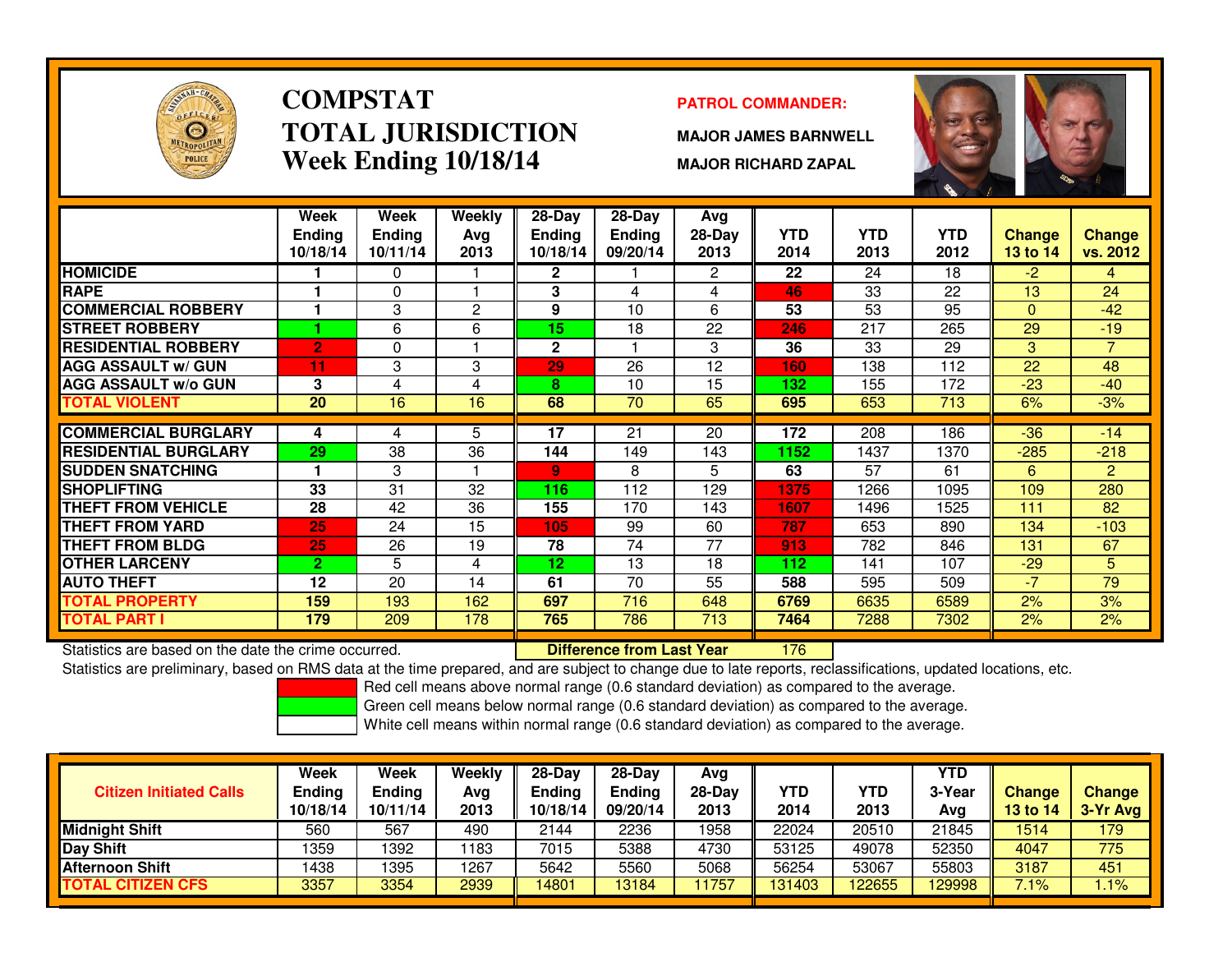

# **COMPSTATWEST CHATHAM PRECINCTWeek Ending 10/18/14**

**PRECINCT COMMANDER:**

**CAPT. CHARLES HALL**

|                             | Week<br><b>Ending</b><br>10/18/14 | Week<br><b>Ending</b><br>10/11/14 | <b>Weekly</b><br>Avg<br>2013 | $28 - Day$<br><b>Ending</b><br>10/18/14 | $28 - Day$<br><b>Ending</b><br>09/20/14 | Avg<br>$28-Day$<br>2013 | <b>YTD</b><br>2014 | <b>YTD</b><br>2013 | <b>YTD</b><br>2012 | <b>Change</b><br>13 to 14 | <b>Change</b><br>vs. 2012 |
|-----------------------------|-----------------------------------|-----------------------------------|------------------------------|-----------------------------------------|-----------------------------------------|-------------------------|--------------------|--------------------|--------------------|---------------------------|---------------------------|
| <b>HOMICIDE</b>             | 0                                 | $\Omega$                          | $\Omega$                     | 0                                       | 0                                       | $\Omega$                |                    | $\overline{2}$     | $\Omega$           | -1                        |                           |
| <b>RAPE</b>                 | 0                                 | $\Omega$                          | 0                            | 0                                       | 0                                       |                         | 10                 | 6                  | 8                  | 4                         | $\overline{2}$            |
| <b>COMMERCIAL ROBBERY</b>   | 0                                 | $\Omega$                          | 0                            | 0                                       |                                         |                         | $\overline{7}$     | 6                  | 18                 |                           | $-11$                     |
| <b>STREET ROBBERY</b>       |                                   | 2                                 | 0                            | 4                                       | 3                                       | $\overline{2}$          | 25                 | 23                 | 30                 | 2                         | $-5$                      |
| <b>RESIDENTIAL ROBBERY</b>  | $\bf{0}$                          | $\Omega$                          | $\Omega$                     | $\mathbf 0$                             | 0                                       |                         | 10                 | 5                  | 5                  | 5                         | 5 <sup>1</sup>            |
| <b>AGG ASSAULT w/ GUN</b>   |                                   | $\Omega$                          | $\Omega$                     | 4                                       | 3                                       |                         | 15                 | 14                 | 12                 |                           | 3                         |
| <b>AGG ASSAULT W/o GUN</b>  | $\overline{2}$                    | $\Omega$                          |                              | $\mathbf 2$                             | 0                                       | 3                       | 15                 | 26                 | 22                 | $-11$                     | $-7$                      |
| <b>TOTAL VIOLENT</b>        | 4                                 | 2                                 | $\overline{2}$               | 10                                      | $\overline{7}$                          | 8                       | 83                 | $\overline{82}$    | 95                 | $1\%$                     | $-13%$                    |
|                             |                                   |                                   |                              |                                         |                                         |                         |                    |                    |                    |                           |                           |
| <b>COMMERCIAL BURGLARY</b>  | 0                                 |                                   |                              | 5.                                      |                                         | $\overline{2}$          | 42                 | $\overline{25}$    | $\overline{26}$    | 17                        | 16                        |
| <b>RESIDENTIAL BURGLARY</b> | 5                                 | 4                                 | 6                            | 24                                      | 28                                      | 25                      | 218                | 242                | 226                | $-24$                     | $-8$                      |
| <b>SUDDEN SNATCHING</b>     | $\mathbf 0$                       |                                   | 0                            |                                         | 1                                       | 0                       | 5                  |                    | 10                 | $\overline{4}$            | $-5$                      |
| <b>SHOPLIFTING</b>          | 3                                 |                                   | 3                            | 9                                       | 8                                       | 12                      | 196                | 119                | 104                | 77                        | 92                        |
| <b>THEFT FROM VEHICLE</b>   | 3                                 | $\overline{ }$                    | 5                            | 28                                      | 36                                      | 21                      | 256                | 222                | 218                | 34                        | 38                        |
| <b>THEFT FROM YARD</b>      | 4                                 | 5                                 | 2                            | 16                                      | 17                                      | 8                       | 121                | 81                 | 138                | 40                        | $-17$                     |
| <b>THEFT FROM BLDG</b>      | 3                                 | 2                                 | 3                            | 6                                       | 6                                       | 11                      | 148                | 110                | 131                | 38                        | 17                        |
| <b>OTHER LARCENY</b>        |                                   |                                   |                              | 3                                       | 3                                       | $\mathbf{2}$            | 25                 | 12                 | 18                 | 13                        | $\overline{7}$            |
| <b>AUTO THEFT</b>           |                                   | $\overline{ }$                    | 2                            | 11                                      | 15                                      | 9                       | 111                | 97                 | 71                 | 14                        | 40                        |
| <b>TOTAL PROPERTY</b>       | 20                                | 29                                | 23                           | 103                                     | 121                                     | 91                      | 1122               | 909                | 942                | 23%                       | 19%                       |
| TOTAL PART I                | 24                                | 31                                | 25                           | 113                                     | 128                                     | 99                      | 1205               | 991                | 1037               | 22%                       | 16%                       |

Statistics are based on the date the crime occurred. **Difference from Last Year** 

<sup>214</sup>

Statistics are preliminary, based on RMS data at the time prepared, and are subject to change due to late reports, reclassifications, updated locations, etc.

Red cell means above normal range (0.6 standard deviation) as compared to the average.

Green cell means below normal range (0.6 standard deviation) as compared to the average.

| <b>Citizen Initiated Calls</b> | Week<br><b>Ending</b><br>10/18/14 | Week<br><b>Ending</b><br>10/11/14 | Weekly<br>Avg<br>2013 | $28-Day$<br><b>Ending</b><br>10/18/14 | 28-Day<br><b>Ending</b><br>09/20/14 | Avg<br>28-Day<br>2013 | YTD<br>2014 | YTD<br>2013 | YTD<br>3-Year<br>Avg | <b>Change</b><br><b>13 to 14</b> | <b>Change</b><br>3-Yr Avg |
|--------------------------------|-----------------------------------|-----------------------------------|-----------------------|---------------------------------------|-------------------------------------|-----------------------|-------------|-------------|----------------------|----------------------------------|---------------------------|
| <b>Midnight Shift</b>          | 113                               | 124                               | 97                    | 438                                   | 440                                 | 389                   | 4383        | 4038        | 4347                 | 345                              | 36                        |
| Day Shift                      | 283                               | 292                               | 242                   | 2694                                  | 131                                 | 967                   | 10868       | 10075       | 10633                | 793                              | 235                       |
| <b>Afternoon Shift</b>         | 286                               | 285                               | 259                   | 139                                   | 1077                                | 1036                  | 1706        | 10843       | 1474                 | 863                              | 232                       |
| <b>TOTAL CITIZEN CFS</b>       | 682                               | 682                               | 598                   | 4271                                  | 2648                                | 2392                  | 26957       | 24956       | 26455                | 8.0%                             | .9%                       |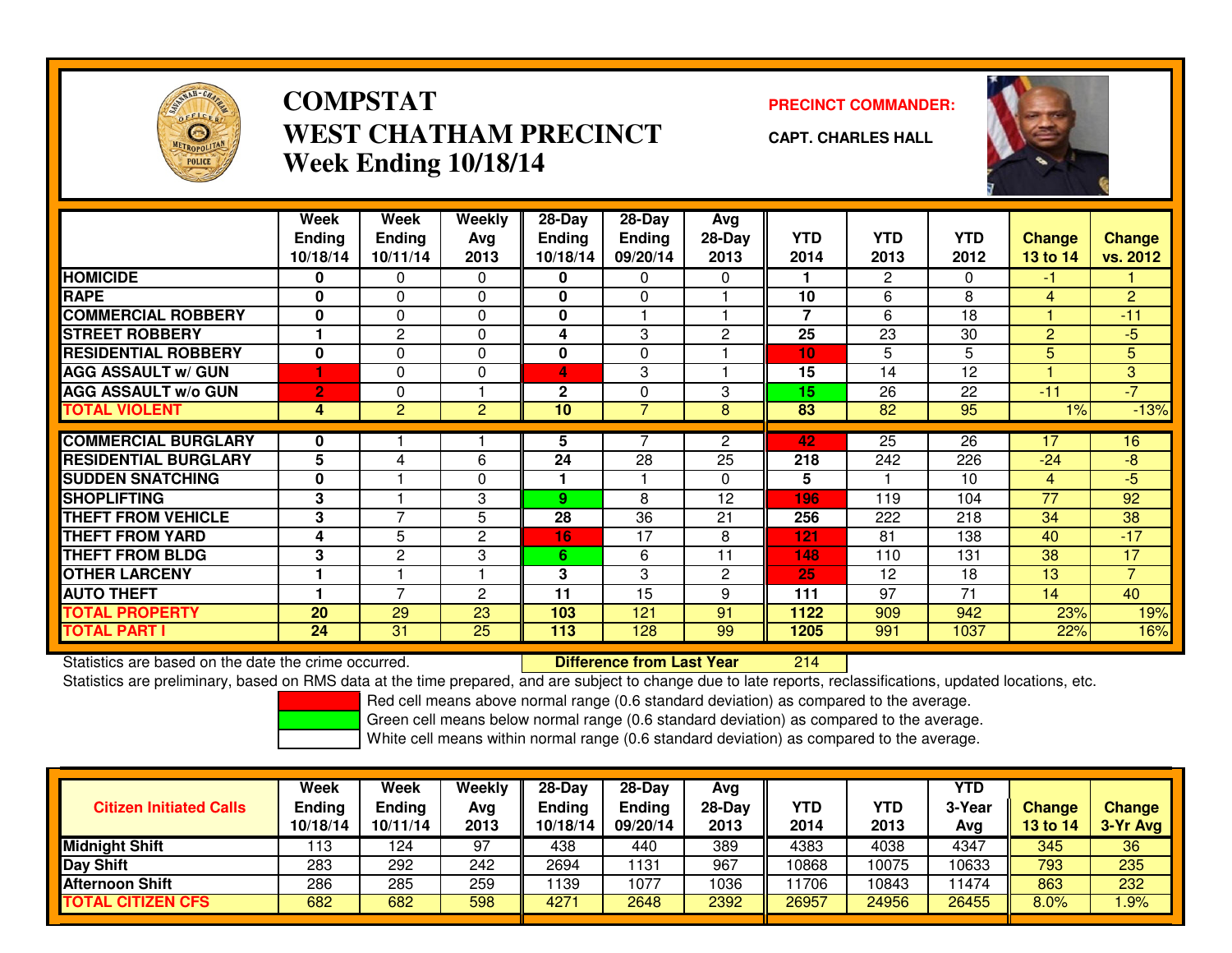

# **COMPSTATDOWNTOWN PRECINCTWeek Ending 10/18/14**

### **PRECINCT COMMANDER:**

#### **CAPT. BEN HERRON**

<sup>161</sup>



|                             | Week          | Week          | Weekly         | $28-Day$        | $28$ -Day     | Avg            |              |                 |                 |               |               |
|-----------------------------|---------------|---------------|----------------|-----------------|---------------|----------------|--------------|-----------------|-----------------|---------------|---------------|
|                             | <b>Ending</b> | <b>Ending</b> | Avg            | Ending          | <b>Ending</b> | $28-Day$       | <b>YTD</b>   | <b>YTD</b>      | <b>YTD</b>      | <b>Change</b> | <b>Change</b> |
|                             | 10/18/14      | 10/11/14      | 2013           | 10/18/14        | 09/20/14      | 2013           | 2014         | 2013            | 2012            | 13 to 14      | vs. 2012      |
| <b>HOMICIDE</b>             | 0             | 0             | 0              | 0               | 0             |                | 3.           | 8               |                 | $-5$          | $-4$          |
| <b>RAPE</b>                 | $\bf{0}$      | 0             | $\Omega$       | $\mathbf{2}$    | 3             |                | 9            | $\overline{7}$  | 5               | 2             | 4             |
| <b>COMMERCIAL ROBBERY</b>   | $\bf{0}$      | 0             | $\Omega$       |                 | 2             |                | 6            | 9               | 10              | $-3$          | $-4$          |
| <b>STREET ROBBERY</b>       | 0             |               | 2              | 3               | 6             | 8              | 64           | 81              | 85              | $-17$         | $-21$         |
| <b>RESIDENTIAL ROBBERY</b>  | и             | 0             | $\Omega$       |                 | 0             |                | $\mathbf{2}$ | $\overline{7}$  | 6               | $-5$          | $-4$          |
| <b>AGG ASSAULT w/ GUN</b>   | 4             | 0             |                | 6               | 5             | 3              | 32           | 32              | 21              | $\Omega$      | 11            |
| <b>AGG ASSAULT w/o GUN</b>  | 0             | 0             |                | 0               |               | 4              | 33           | 35              | 52              | $-2$          | $-19$         |
| <b>TOTAL VIOLENT</b>        | 5             |               | $\overline{4}$ | $\overline{13}$ | 17            | 18             | 149          | 179             | 186             | $-17%$        | $-20%$        |
|                             |               |               |                |                 |               |                |              |                 |                 |               |               |
| <b>COMMERCIAL BURGLARY</b>  | 3             | 2             |                |                 | 5             | 3              | 35           | $\overline{27}$ | $\overline{27}$ | 8             | 8             |
| <b>RESIDENTIAL BURGLARY</b> | 5             | 6             | 3              | 21              | 20            | 13             | 103          | 132             | 120             | $-29$         | $-17$         |
| <b>SUDDEN SNATCHING</b>     |               |               |                | 6               | 5             | $\overline{2}$ | 25           | 29              | 28              | $-4$          | $-3$          |
| <b>SHOPLIFTING</b>          | 6             | 8             | 4              | 19              | 14            | 17             | 181          | 170             | 111             | 11            | 70            |
| <b>THEFT FROM VEHICLE</b>   | 5             | 10            | 7              | 32              | 35            | 29             | 419          | 297             | 316             | 122           | 103           |
| <b>THEFT FROM YARD</b>      | 4             | 12            | 4              | 38              | 38            | 18             | 216          | 195             | 201             | 21            | 15            |
| <b>THEFT FROM BLDG</b>      | 6             | 8             | 4              | 21              | 19            | 15             | 210          | 149             | 194             | 61            | 16            |
| <b>OTHER LARCENY</b>        | 1             | $\Omega$      |                | 4               | 4             | 4              | 20           | 35              | 21              | $-15$         | $-1$          |
| <b>AUTO THEFT</b>           | $\mathbf{2}$  | 3             | 2              | 14              | 20            | 9              | 118          | 102             | 77              | 16            | 41            |
| <b>TOTAL PROPERTY</b>       | 33            | 50            | 27             | 162             | 160           | 110            | 1327         | 1136            | 1095            | 17%           | 21%           |
| <b>TOTAL PART I</b>         | 38            | 51            | 32             | 175             | 177           | 128            | 1476         | 1315            | 1281            | 12%           | 15%           |

Statistics are based on the date the crime occurred. **Difference from Last Year** 

Statistics are preliminary, based on RMS data at the time prepared, and are subject to change due to late reports, reclassifications, updated locations, etc.

Red cell means above normal range (0.6 standard deviation) as compared to the average.

Green cell means below normal range (0.6 standard deviation) as compared to the average.

| <b>Citizen Initiated Calls</b> | Week<br><b>Ending</b><br>10/18/14 | Week<br><b>Ending</b><br>10/11/14 | Weekly<br>Avg<br>2013 | $28-Day$<br><b>Ending</b><br>10/18/14 | 28-Day<br><b>Ending</b><br>09/20/14 | Avg<br>28-Day<br>2013 | YTD<br>2014 | <b>YTD</b><br>2013 | <b>YTD</b><br>3-Year<br>Avg | <b>Change</b><br>13 to 14 | <b>Change</b><br>3-Yr Avg |
|--------------------------------|-----------------------------------|-----------------------------------|-----------------------|---------------------------------------|-------------------------------------|-----------------------|-------------|--------------------|-----------------------------|---------------------------|---------------------------|
| <b>Midnight Shift</b>          | 140                               | 133                               | 107                   | 495                                   | 483                                 | 428                   | 4837        | 4536               | 4838                        | 301                       |                           |
| Day Shift                      | 237                               | 235                               | 208                   | 941                                   | 935                                 | 832                   | 9246        | 8691               | 9111                        | 555                       | 135                       |
| <b>Afternoon Shift</b>         | 244                               | 247                               | 226                   | 1041                                  | 1077                                | 905                   | 10279       | 9571               | 9942                        | 708                       | 337                       |
| <b>TOTAL CITIZEN CFS</b>       | 621                               | 615                               | 541                   | 2477                                  | 2495                                | 2165                  | 24362       | 22798              | 23891                       | 6.9%                      | 2.0%                      |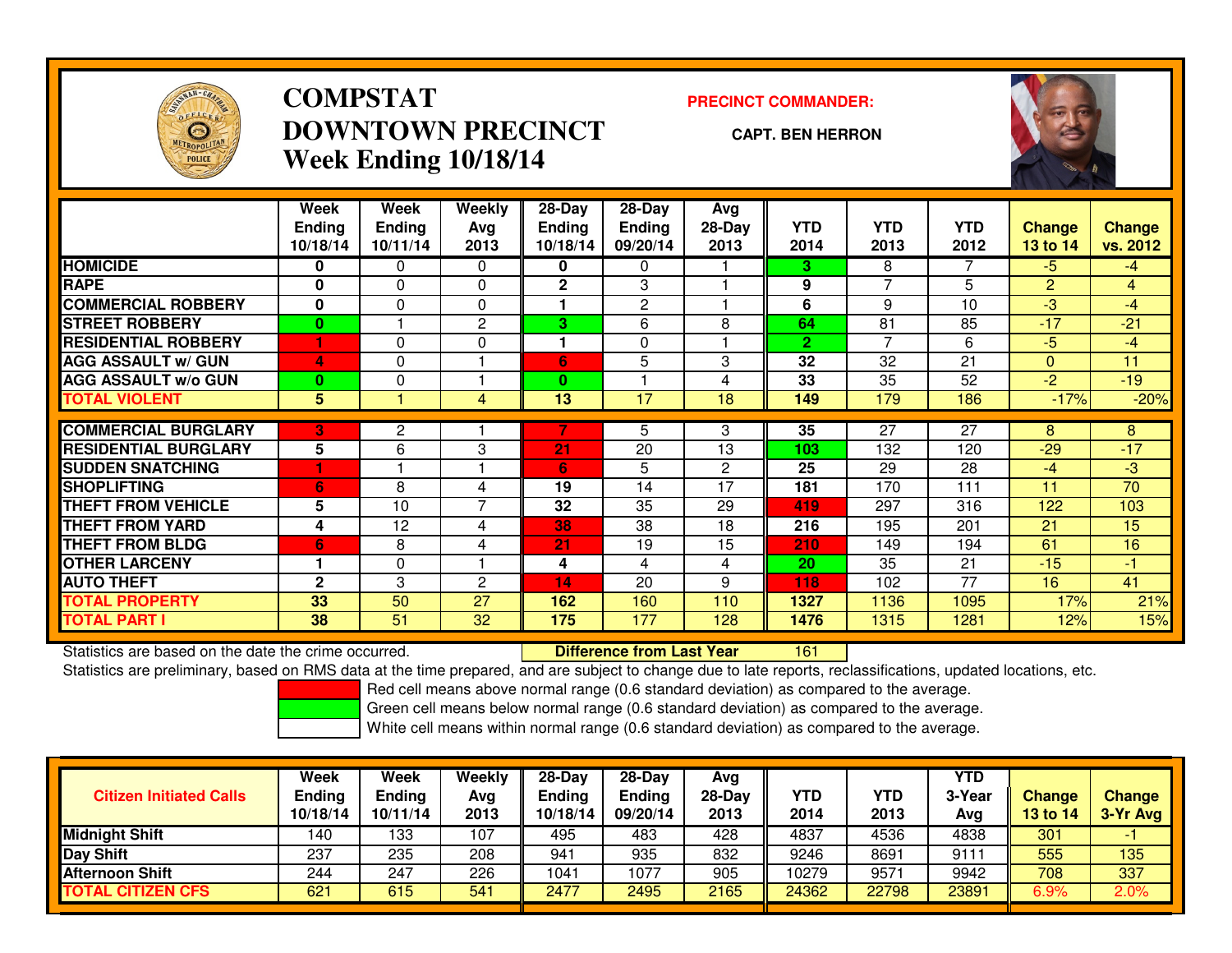

# **COMPSTATCENTRAL PRECINCT** CAPT. DEVONN ADAMS **Week Ending 10/18/14**

**PRECINCT COMMANDER:**



|                             | Week<br><b>Ending</b><br>10/18/14 | Week<br><b>Ending</b><br>10/11/14 | Weekly<br>Avg<br>2013 | 28-Day<br><b>Ending</b><br>10/18/14 | $28$ -Day<br><b>Ending</b><br>09/20/14 | Avg<br>$28-Day$<br>2013 | <b>YTD</b><br>2014 | <b>YTD</b><br>2013 | <b>YTD</b><br>2012 | <b>Change</b><br>13 to 14 | <b>Change</b><br>vs. 2012 |
|-----------------------------|-----------------------------------|-----------------------------------|-----------------------|-------------------------------------|----------------------------------------|-------------------------|--------------------|--------------------|--------------------|---------------------------|---------------------------|
| <b>HOMICIDE</b>             | 0                                 | 0                                 | $\Omega$              | $\bf{0}$                            | 0                                      |                         | 11                 | 9                  | 5                  | $\overline{2}$            | 6.                        |
| <b>RAPE</b>                 |                                   | $\Omega$                          | $\Omega$              |                                     | $\Omega$                               | $\Omega$                | 8                  | 5                  | $\mathbf{2}$       | 3                         | 6                         |
| <b>COMMERCIAL ROBBERY</b>   | $\bf{0}$                          |                                   | 0                     |                                     |                                        |                         | 12                 | 11                 | 14                 |                           | $-2$                      |
| <b>STREET ROBBERY</b>       | $\bf{0}$                          |                                   |                       | 2                                   | $\mathbf{2}$                           | 5                       | 80                 | 54                 | 68                 | 26                        | 12                        |
| <b>RESIDENTIAL ROBBERY</b>  | $\bf{0}$                          | $\Omega$                          | $\Omega$              | 0                                   |                                        |                         | 6                  | 5                  | 3                  |                           | 3                         |
| <b>AGG ASSAULT w/ GUN</b>   | 3                                 |                                   |                       | 10                                  | 11                                     | 4                       | 65                 | 44                 | 43                 | 21                        | 22                        |
| <b>AGG ASSAULT w/o GUN</b>  |                                   | 2                                 |                       | 3                                   | 4                                      | 4                       | 37                 | 47                 | 41                 | $-10$                     | $-4$                      |
| <b>TOTAL VIOLENT</b>        | 5                                 | 5                                 | 4                     | 17                                  | 19                                     | 17                      | 219                | 175                | 176                | 25%                       | 24%                       |
|                             |                                   |                                   |                       |                                     |                                        |                         |                    |                    |                    |                           |                           |
| <b>COMMERCIAL BURGLARY</b>  | $\bf{0}$                          | 0                                 | 2                     | 2                                   | 5                                      |                         | 34                 | 75                 | $\overline{39}$    | $-41$                     | $-5$                      |
| <b>RESIDENTIAL BURGLARY</b> | 6                                 | 17                                | 9                     | 49                                  | 54                                     | 37                      | 359                | 358                | 398                |                           | $-39$                     |
| <b>SUDDEN SNATCHING</b>     | $\bf{0}$                          | 0                                 | 0                     |                                     |                                        |                         | 13                 | 11                 | 10                 | $\overline{2}$            | 3                         |
| <b>SHOPLIFTING</b>          | 6                                 | $\Omega$                          | $\overline{2}$        | 7                                   | $\overline{2}$                         | 8                       | 80                 | 78                 | 33                 | 2                         | 47                        |
| <b>THEFT FROM VEHICLE</b>   | 9                                 | 7                                 | 9                     | 38                                  | 35                                     | 36                      | 378                | 377                | 358                |                           | 20                        |
| <b>THEFT FROM YARD</b>      | 14                                | 3                                 | 4                     | 32                                  | 22                                     | 16                      | 215                | 179                | 225                | 36                        | $-10$                     |
| <b>THEFT FROM BLDG</b>      | 10                                | $\overline{7}$                    | 4                     | 25                                  | 19                                     | 17                      | 192                | 161                | 139                | 31                        | 53                        |
| <b>OTHER LARCENY</b>        | $\bf{0}$                          | $\overline{c}$                    |                       | 2.                                  | 3                                      | 4                       | 15                 | 26                 | 14                 | $-11$                     |                           |
| <b>AUTO THEFT</b>           | 5                                 | 7                                 | 4                     | 21                                  | 17                                     | 17                      | 184                | 182                | 123                | $\overline{2}$            | 61                        |
| <b>TOTAL PROPERTY</b>       | 50                                | 43                                | 35                    | 177                                 | 158                                    | 142                     | 1470               | 1447               | 1339               | 2%                        | 10%                       |
| <b>TOTAL PART I</b>         | 55                                | 48                                | 40                    | 194                                 | 177                                    | 159                     | 1689               | 1622               | 1515               | 4%                        | 11%                       |

Statistics are based on the date the crime occurred. **Difference from Last Year** 

Statistics are based on the date the crime occurred. **Extence to the Unifference from Last Year the Statistics**<br>Statistics are preliminary, based on RMS data at the time prepared, and are subject to change due to late repo

Red cell means above normal range (0.6 standard deviation) as compared to the average.

Green cell means below normal range (0.6 standard deviation) as compared to the average.

| <b>Citizen Initiated Calls</b> | Week<br><b>Ending</b><br>10/18/14 | Week<br><b>Ending</b><br>10/11/14 | Weekly<br>Avg<br>2013 | $28 - Day$<br>Ending<br>10/18/14 | $28 - Day$<br><b>Ending</b><br>09/20/14 | Avg<br>28-Day<br>2013 | <b>YTD</b><br>2014 | YTD<br>2013 | YTD<br>3-Year<br>Ava | <b>Change</b><br>13 to 14 | <b>Change</b><br>3-Yr Avg |
|--------------------------------|-----------------------------------|-----------------------------------|-----------------------|----------------------------------|-----------------------------------------|-----------------------|--------------------|-------------|----------------------|---------------------------|---------------------------|
| <b>Midnight Shift</b>          | 108                               | 115                               | 105                   | 458                              | 485                                     | 419                   | 4814               | 4440        | 4740                 | 374                       | 74                        |
| <b>Day Shift</b>               | 294                               | 298                               | 249                   | 1170                             | 126                                     | 996                   | 11200              | 10272       | 0557                 | 928                       | 643                       |
| <b>Afternoon Shift</b>         | 270                               | 278                               | 263                   | 1089                             | 111                                     | 1050                  | 11441              | 1090        | 11706                | 351                       | $-265$                    |
| <b>TOTAL CITIZEN CFS</b>       | 672                               | 691                               | 616                   | 2717                             | 2722                                    | 2465                  | 27455              | 25802       | 27002                | 6.4%                      | .7%                       |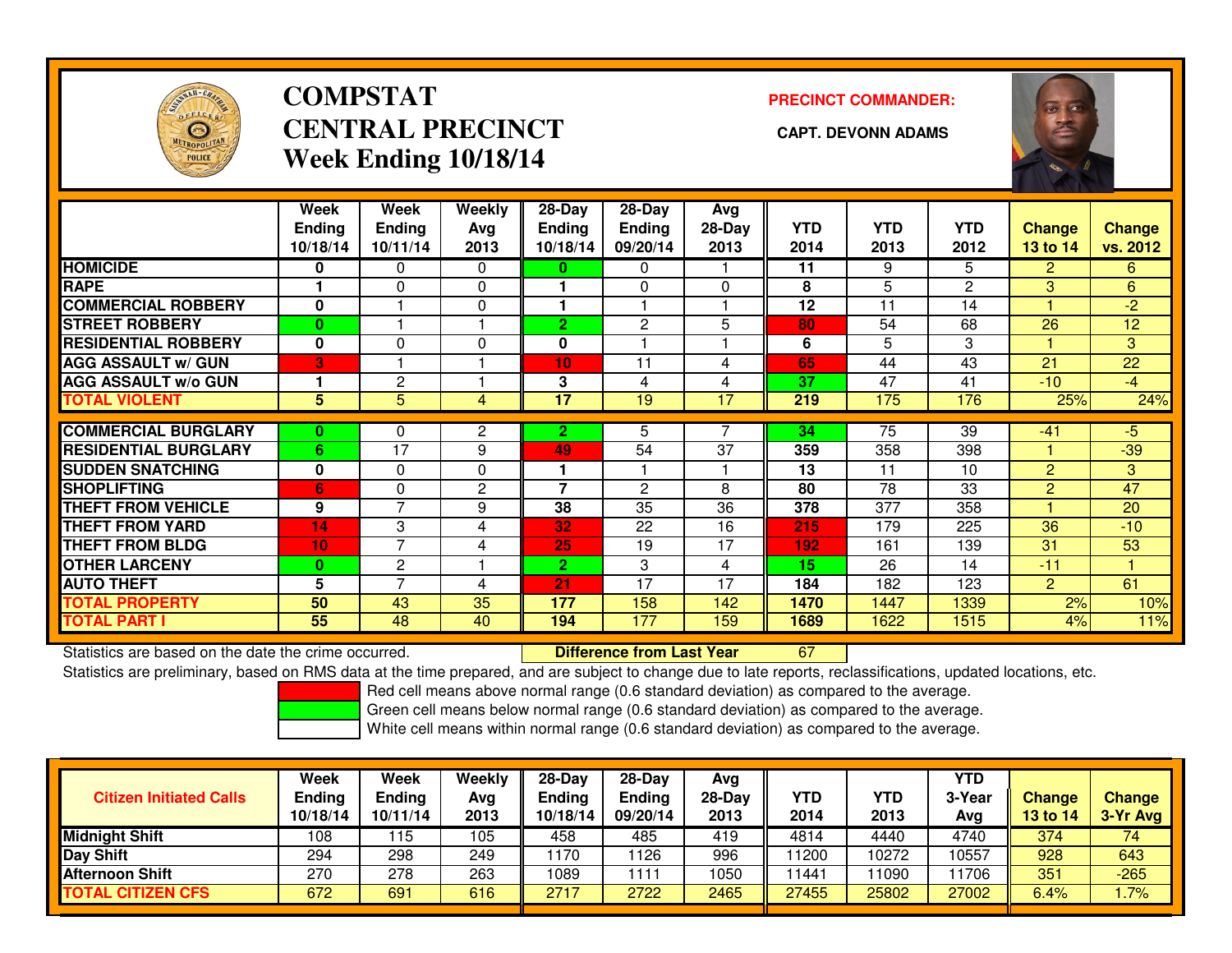

## **COMPSTAT PRECINCT COMMANDER: SOUTHSIDE PRECINCT CAPT. TERRY SHOOPWeek Ending 10/18/14**



|                             | <b>Week</b><br><b>Ending</b> | Week<br><b>Ending</b> | <b>Weekly</b>  | $28$ -Day<br><b>Ending</b> | $28-Day$<br><b>Ending</b> | Avg<br>28-Day | <b>YTD</b>   | <b>YTD</b>     | <b>YTD</b> | Change   | <b>Change</b>  |
|-----------------------------|------------------------------|-----------------------|----------------|----------------------------|---------------------------|---------------|--------------|----------------|------------|----------|----------------|
|                             | 10/18/14                     | 10/11/14              | Avg<br>2013    | 10/18/14                   | 09/20/14                  | 2013          | 2014         | 2013           | 2012       | 13 to 14 | vs. 2012       |
| <b>HOMICIDE</b>             | 0                            | 0                     | $\Omega$       |                            |                           | $\Omega$      | $\mathbf{2}$ | 3              |            | -1       |                |
| <b>RAPE</b>                 | 0                            | $\Omega$              | $\Omega$       | $\mathbf{0}$               |                           |               | 6            | $\overline{7}$ | 4          | -1       | $\overline{2}$ |
| <b>COMMERCIAL ROBBERY</b>   | 0                            | $\Omega$              | $\Omega$       | 3                          | 3                         | 2             | 17           | 16             | 30         |          | $-13$          |
| <b>STREET ROBBERY</b>       | 0                            | 0                     |                | $\mathbf 2$                | 3                         | 3             | 44           | 25             | 45         | 19       | $-1$           |
| <b>RESIDENTIAL ROBBERY</b>  |                              | $\Omega$              | $\Omega$       |                            | $\Omega$                  |               | 11           | 7              | 9          | 4        | $\overline{2}$ |
| <b>AGG ASSAULT w/ GUN</b>   |                              | $\Omega$              | $\Omega$       |                            |                           |               | 11           | 12             | 11         | -1       | $\mathbf{0}$   |
| <b>AGG ASSAULT w/o GUN</b>  | $\bf{0}$                     |                       | $\Omega$       |                            | 2                         | 2             | 15           | 24             | 26         | $-9$     | $-11$          |
| <b>TOTAL VIOLENT</b>        | $\overline{2}$               |                       | $\overline{2}$ | 9                          | 11                        | 10            | 106          | 94             | 126        | 13%      | $-16%$         |
| <b>COMMERCIAL BURGLARY</b>  | 0                            | 0                     |                | 0                          |                           | 4             | 29           | 46             | 59         | $-17$    | $-30$          |
| <b>RESIDENTIAL BURGLARY</b> | 5.                           | 3                     | 8              | 22                         | 18                        | 31            | 185          | 321            | 299        | $-136$   | $-114$         |
| <b>SUDDEN SNATCHING</b>     | $\mathbf{0}$                 |                       | $\Omega$       |                            |                           |               | 10           | 9              | 7          |          | 3              |
| <b>ISHOPLIFTING</b>         | 10                           | 9                     | 15             | 43                         | 46                        | 58            | 531          | 584            | 583        | $-53$    | $-52$          |
| <b>THEFT FROM VEHICLE</b>   | $\overline{\phantom{a}}$     | 9                     | 7              | 30                         | 31                        | 28            | 299          | 290            | 322        | 9        | $-23$          |
| <b>THEFT FROM YARD</b>      | $\bf{0}$                     | 0                     | 2              | 5                          | 6                         | 8             | 95           | 90             | 152        | 5        | $-57$          |
| <b>THEFT FROM BLDG</b>      | 4                            | 3                     | 5              | 13                         | 14                        | 19            | 177          | 206            | 211        | $-29$    | $-34$          |
| <b>OTHER LARCENY</b>        | $\bf{0}$                     | $\Omega$              |                | $\mathbf{0}$               | $\Omega$                  | 4             | 25           | 38             | 23         | $-13$    | $\overline{2}$ |
| <b>AUTO THEFT</b>           |                              | 2                     | $\overline{c}$ | 5.                         | 6                         | 9             | 75           | 95             | 138        | $-20$    | $-63$          |
| <b>TOTAL PROPERTY</b>       | 27                           | 27                    | 41             | 119                        | 123                       | 163           | 1426         | 1679           | 1794       | $-15%$   | $-21%$         |
| <b>TOTAL PART I</b>         | 29                           | 28                    | 43             | 128                        | 134                       | 173           | 1532         | 1773           | 1920       | $-14%$   | $-20%$         |

Statistics are based on the date the crime occurred. **Difference from Last Year** 

-241

Statistics are preliminary, based on RMS data at the time prepared, and are subject to change due to late reports, reclassifications, updated locations, etc.

Red cell means above normal range (0.6 standard deviation) as compared to the average.

Green cell means below normal range (0.6 standard deviation) as compared to the average.

| <b>Citizen Initiated Calls</b> | Week<br><b>Ending</b><br>10/18/14 | Week<br><b>Ending</b><br>10/11/14 | Weekly<br>Avg<br>2013 | $28$ -Dav<br>Ending<br>10/18/14 | $28-Dav$<br><b>Ending</b><br>09/20/14 | Avg<br>$28-Day$<br>2013 | <b>YTD</b><br>2014 | YTD<br>2013 | <b>YTD</b><br>3-Year<br>Avg | <b>Change</b><br><b>13 to 14</b> | <b>Change</b><br>3-Yr Avg |
|--------------------------------|-----------------------------------|-----------------------------------|-----------------------|---------------------------------|---------------------------------------|-------------------------|--------------------|-------------|-----------------------------|----------------------------------|---------------------------|
| <b>Midnight Shift</b>          | 87                                | 83                                | 86                    | 334                             | 414                                   | 343                     | 3777               | 3531        | 3772                        | 246                              | 5                         |
| <b>Day Shift</b>               | 259                               | 278                               | 238                   | 1080                            | 1098                                  | 950                     | 10803              | 9759        | 10557                       | 1044                             | 246                       |
| <b>Afternoon Shift</b>         | 290                               | 264                               | 244                   | 1092                            | 1070                                  | 976                     | 10762              | 10053       | 10622                       | 709                              | 140                       |
| <b>TOTAL CITIZEN CFS</b>       | 636                               | 625                               | 567                   | 2506                            | 2582                                  | 2269                    | 25342              | 23343       | 24951                       | 8.6%                             | .6%                       |
|                                |                                   |                                   |                       |                                 |                                       |                         |                    |             |                             |                                  |                           |